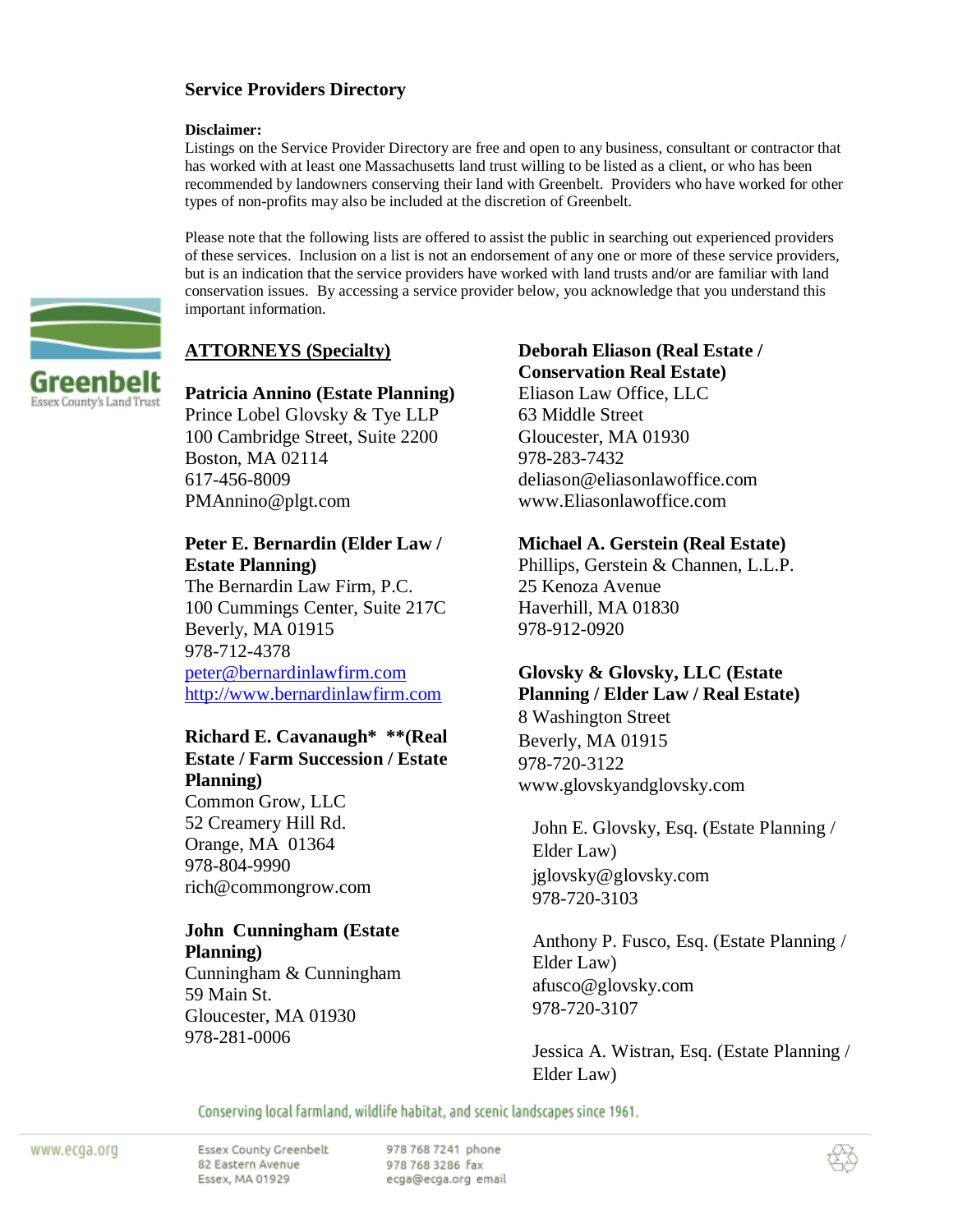jwistran@glovsky.com 978-720-3114

Miranda Gooding, Esq.\*\* (Real Estate) mgooding@glovsky.com 978-720-3122

# **Don Greenough\* \*\* (Estate Planning / Real Estate)**

Ipswich Cooperative Bank Building 2 Depot Square Ipswich, MA 01938-0790 978-356-1040 greenoughlaw@verizon.net

# **Healey, Deshaies, Gagliardi & Woelfel**

**(Estate Planning / Real Estate)** 24 Market Street Amesbury, MA 01913 978-378-3151 866-351-8584 <http://www.hdgpc.com/>

# **Richard M. Kallman (Real Estate)**

Law Office of Richard M. Kallman 4 South Main Street, Suite 11, Ipswich, MA 01938 978-356-2934 X15 [rich@kallmanlaw.com](mailto:rich@kallmanlaw.com) [www.kallmanlaw.com](http://www.kallmanlaw.com/)

# **Anne Katsas (Estate Planning)**

Port Estate Planning, LLC 6 Harris Street, Newburyport, MA 01950 978-518-9543 anne@portestateplanning.com http://portestateplanning.com/

# **Stephen Small Law Offices,**

*Represent individual, corporate, and family owners of ranchland, farmland, forestland, plantations, family estates, and historic property in planning and succession planning for family property, including conservation easements and preservation easements; consultation with local counsel.*

# **Stefan Nagel, of counsel \*\* (Succession / Estate Planning / Tax Law / Real Estate)**

Law Office of Stephen J. Small, Esq., P.C. One Gateway Center, Suite 305 Newton, MA 02458 617-357-4012 snagel@stevesmall.com

# **Donna Pisciotta (Real Estate)**

Dalton & Finegold, LLP 34 Essex Street Andover, Massachusetts 01810 978-470-8400 dpisciotta@dfllp.com

# **Law Office of Julie Low, PLLC (Estate Planning / Elder Law)**

4 Federal Street, Beverly, MA 01915 Phone: 978-922-8800 Fax: 888-464-7511 <http://lawofficeofjulielow.com/>

#### **Donald H. Sienkiewicz (Estate Planning / Elder Law)**

110 Isaac Frye Highway Wilton, NH 03086 603-654-8811 dhs@dhslandlaw.com www.dhslandlaw.com

\* Experience with farmland. \*\*Experience with Conservation Restrictions.

To find a list of estate planning professionals, see the Essex County Estate Planning Council website: [http://www.essexcountyepc.org/members.w](http://www.essexcountyepc.org/members.web) [eb](http://www.essexcountyepc.org/members.web)

To find an attorney with expertise in Elder Law, see [www.massnaela.com](http://www.massnaela.com/) (Massachusetts chapter of National Academy of Elder Law Attorneys)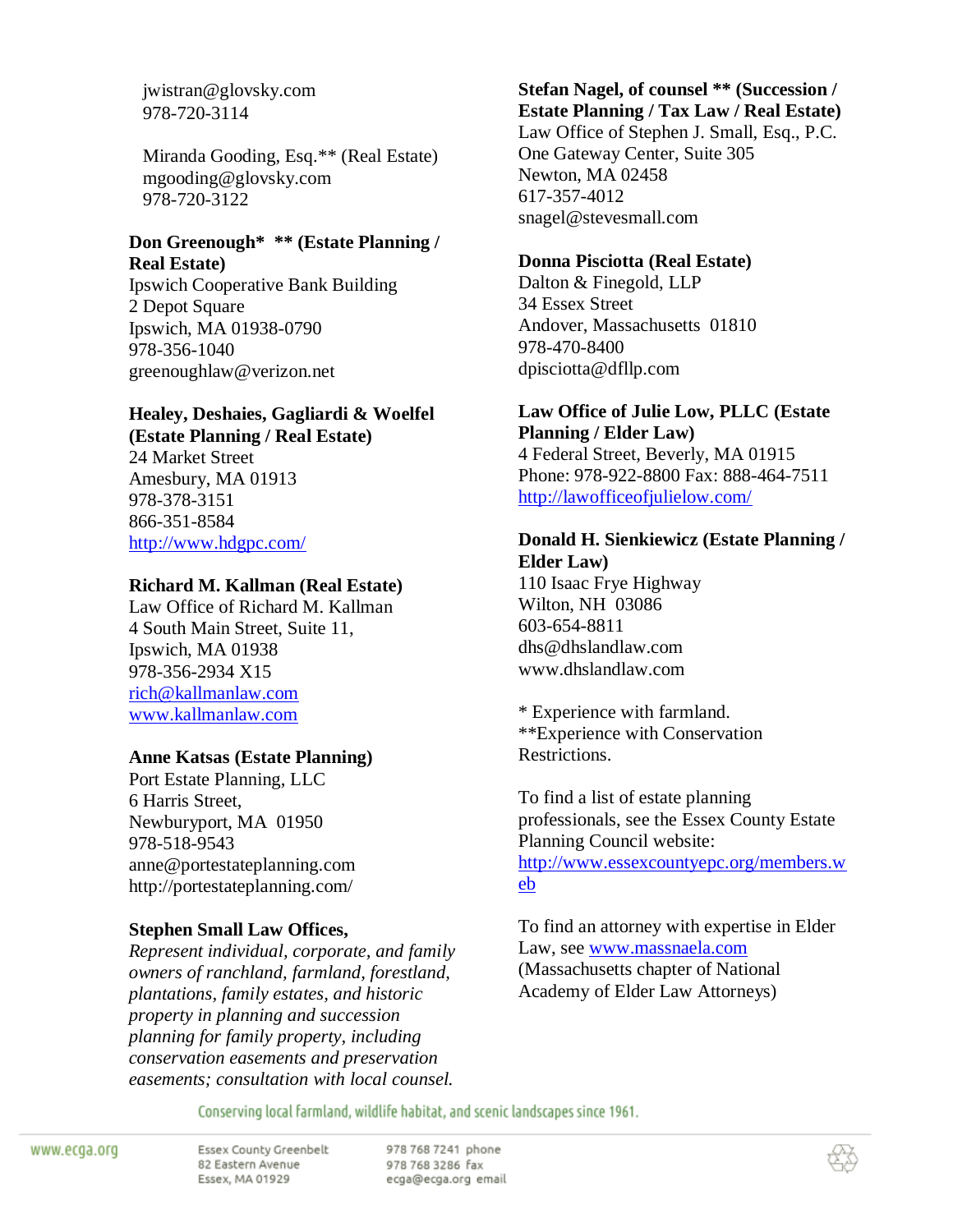# **ACCOUNTANTS**

#### **Anthony & Dodge, PC**

Tom Anthony 75 Railroad Avenue South Hamilton, MA 01982 978-468-7338

# **David A. Bernard, CPA**

Bernard, Johnson & Company, P.C. 15 Main Street Topsfield, MA 01983-1842 978-887-2220 ext.18 dbernard@bernardjohnson.com www.execusite.com/bernardjohnson/

#### **Roy M. Henshaw, CPA, Business Advisor**

Mathias, Barnes & Henshaw P. C. 420 Bedford Street Unit 270 Lexington, MA 02420 718-861-1590 718-863-2438

### **George Kaplan**

319 Derby Street, 2nd floor Salem, MA 01970 978-744-6300 x225 george@gkpc.com http://www.gkpc.com/

### **Jeffery E. Richards, CPA, MST, CVA**

(Greenbelt's Accountant) BacallConniff 111 State Street, Boston, MA 02109 617-986-4421 www.bacallconniff.com

# **APPRAISERS**

### **John Avery**

Avery Associates 282 Central Street Acton, MA 01720 978-263-5002 jon@averyandassociates.com

### **E. Jenny K. Flanagan, Vice President**

Keystone Consulting Group 299 Chestnut Street North Attleboro, MA 02760 508-699-7777 ext. 104 jflanagan@KeystoneNE.com

### **Allan D Foster, MAI, CRE, CCIM, President**

Foster Appraisal & Consulting Co., Inc 100 Erdman Way Leominster, MA 01453 Phone: 978-534-1350 x23

# **William LaChance**

Petersen/LaChance Realty Advisors 100 Conifer Hill Drive, Suite 206 Danvers, MA 01923 (978) 750-6667 wlachance@verizon.net www.petersenlachance.com

### **Jim Monahan**

LandVest 29 North Main Street - Suite D Ipswich MA 01938 (978) 356-1600 JMonahan@Landvest.com

### **Steven Ozahowski, Robert D. Murphy**

Robert D. Murphy Associates 266 Cabot Street, Suite 9 Beverly, MA 01915 978-922-9972 sozahowski@rdmurphyassociates.com rmurphy@RDMurphyAssociates.com

### **Simcox Appraisal**

Joe Simcox 110 Haverhill Road Suite 508 Amesbury, MA 01913 978-388-7242 joe@simcoxappraisal.com

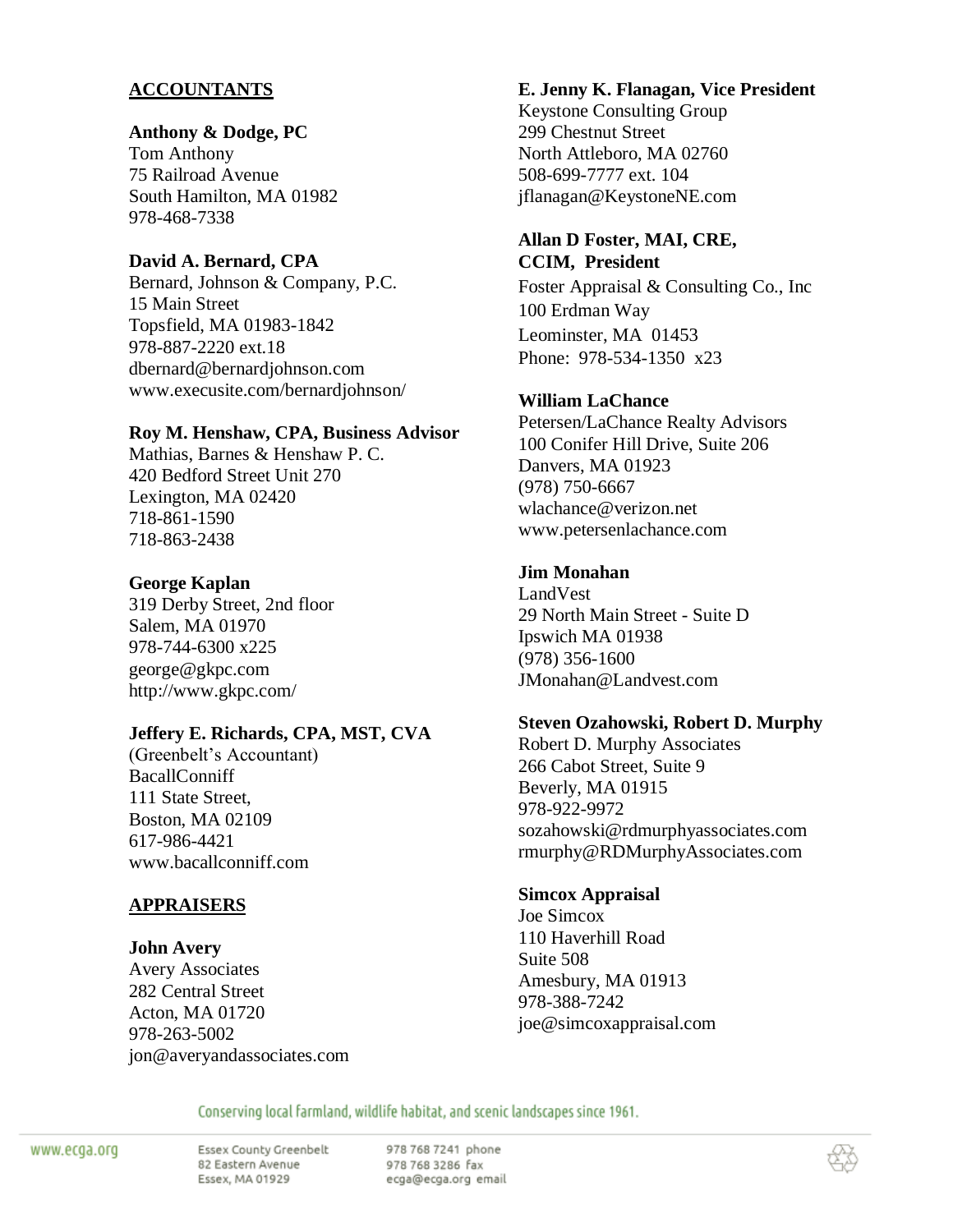#### **Peter Vadala**

Vadala Real Estate 9 Dr. Osman Babson Road, Suite D Mill Professional Building P.O. Box 1540 Gloucester, MA 01930 978-281-1111 www.vadalarealestate.com

# **SURVEYORS / ENGINEERS**

#### **Paul A. Bergman, P.E., President**

Bergman & Associates, Inc. 20 Washington Street Haverhill, MA 01832 978-372-1125 pbergman@bergmanassociates.com

### **Scott Cameron**

The Morin-Cameron Group 447 Boston Street. Topsfield, MA 01983 978-887-8586

### **Christiansen & Sergi**

160 Summer Street, Haverhill Mike Sergi 978-373-0310 msergi@csi-engr.com

### **Donohoe Survey, Inc.**

363 Boston Street Topsfield MA 01983 978-887-6161 paul.donohoe@verizon.net

### **Wayne Jalbert**

Hancock Associates **Danvers** 978-777-3050 wjalbert@hancockassociates.com

#### **Gail Smith**  North Shore Survey Salem 978-744-4800

### **Charlie Wear**

Meridian Associates Beverly 800-466-5505 x213 cwear@meridianassoc.com

# **ENVIRONMENTAL CONSULTANTS**

# **Bill Chapman**

ESS Group 100 Fifth Avenue, 5th Floor Waltham, MA 02451 781-419-7696 bchapman@essgroup.com

# **Michael DeRosa**

DeRosa Environmental Consulting, Inc. 167 Main Street, P.O. Box 716 Rowley MA 01969 978-356-5408 michaelderosaj@gmail.com http://derosaenvironmental.com/

### **Ransom Environmental**

12 Kent Way, Suite 100 Byfield, MA 01922-1221 978-465-1822 www.ransomenv.com